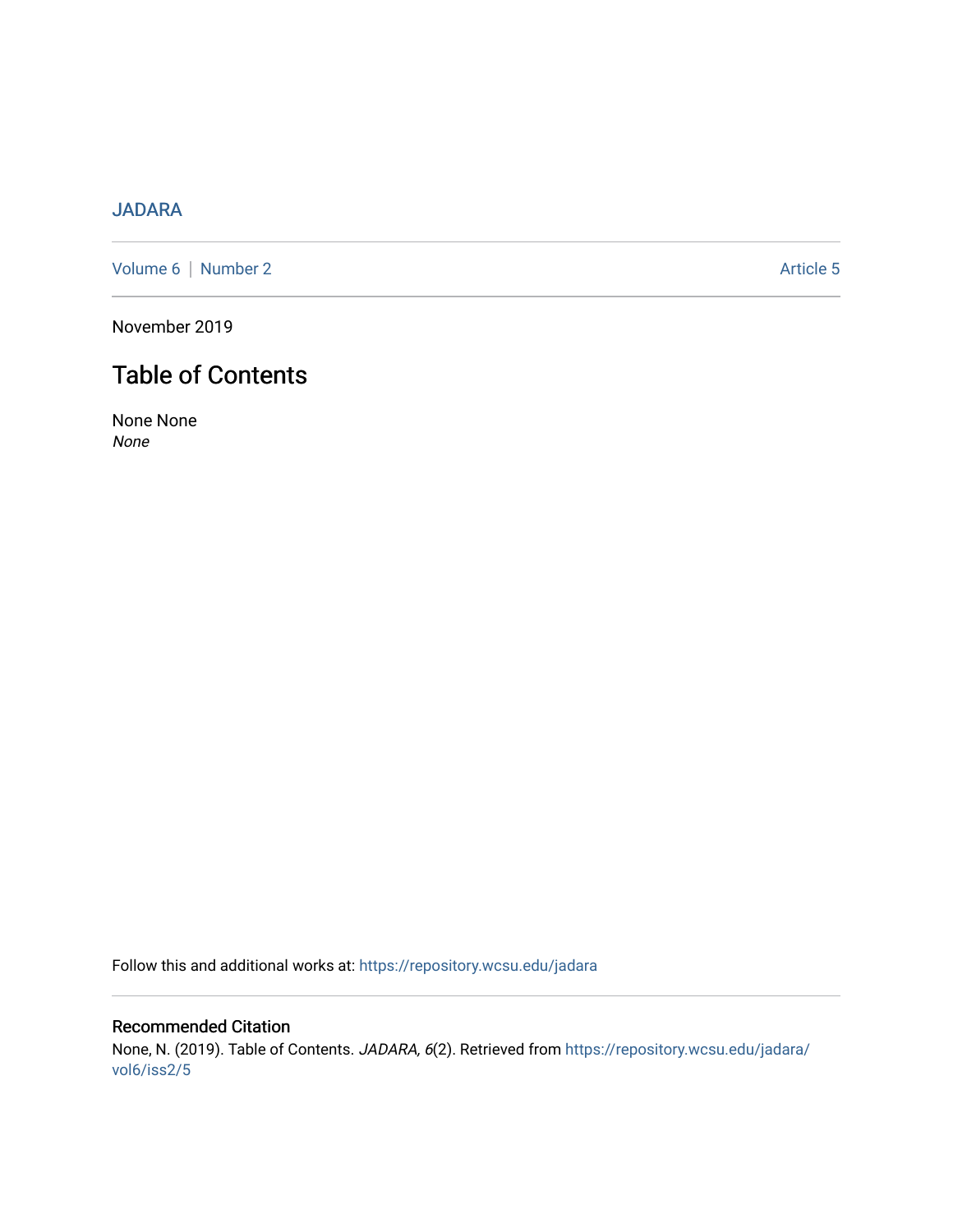None: Table of Contents

# TABLE OF CONTENTS

| THE BOYCE R. WILLIAMS AWARD                                                    | 1  |
|--------------------------------------------------------------------------------|----|
| <b>EDITOR'S PREFACE</b>                                                        | 3  |
| <b>RESOLUTIONS</b>                                                             | 5  |
| <b>CONFERENCE PROGRAM</b>                                                      | 9  |
| <b>PRESIDENT'S ADDRESS</b>                                                     | 14 |
| <b>ALAN B. JONES</b>                                                           |    |
| KEYNOTE ADDRESS - REHABILITATION, A SERVICE SYSTEM                             | 17 |
| E. B. WHITTEN                                                                  |    |
| <b>RESPONSE AND CHARGE</b>                                                     | 27 |
| ROBERT R. LAURITSEN                                                            |    |
| <b>DEAFNESS TODAY</b>                                                          | 32 |
| <b>JOHN D. TWINAME</b>                                                         |    |
| <b>COOPERATIVE EDUCATION - PAST, PRESENT AND FUTURE</b>                        | 37 |
| <b>MARIAN SAUNDERS</b>                                                         |    |
| RELIGIOUS SERVICES FOR DEAF PEOPLE                                             | 42 |
| DAVID M, DENTON                                                                |    |
| THE ILLITERATE DEAF ADULT - AN INVESTIGATION IN<br><b>COMMUNICATION SKILLS</b> | 47 |
| DAVID A. SPIDAL and GLENN S. PFAU                                              |    |

1

Published by WestCollections: digitalcommons@wcsu, 1972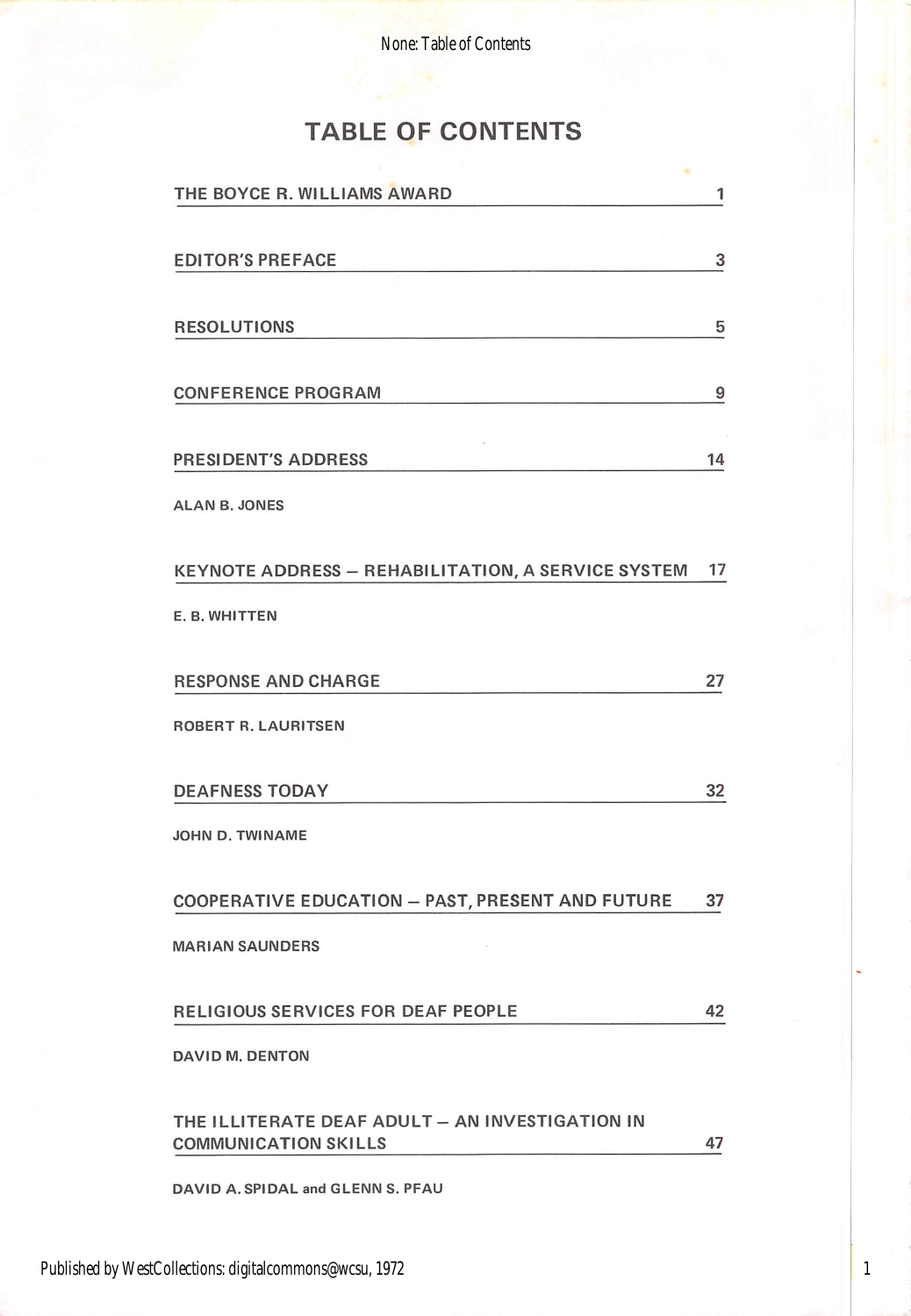*JADARA, Vol. 6, No. 2 [1972], Art. 5*

| MEDIA UTILIZATION AND THE MULTI-HANDICAPPED DEAF | 56 |
|--------------------------------------------------|----|
|                                                  |    |

ELLIE M. CARPER

(

t

I I

| <b>PLACEMENT WORK WITH DEAF PEOPLE</b> |  |
|----------------------------------------|--|
|                                        |  |

EDWARD ROSE, GLENN ANDERSON, VIC MAGURAN, ALFRED SONNENSTRAHL, and ROBERT WERNER

| SOCIAL WORK - A CAREER FOR THE DEAF PERSON |  |
|--------------------------------------------|--|
|--------------------------------------------|--|

DOROTHY POLAKOFF

### TRAINING THE DEAF IN SOCIAL WORK: AN UNDERGRADUATE PROGRAM IN A MENTAL HEALTH SETTING  $^{68}$

CURTIS L. HESTER

#### FIELD WORK IN COMMUNITY ORGANIZATIONS FOR THE DEAF 73

GARY ROBERTS

#### FIELD EXPERIENCE IN SOCIAL WORK WITH DEAF STUDENTS 76

MARIE DAVIS

### MY TRAINING EXPERIENCE IN SOCIAL WORK AT GALLAUDET COLLEGE AND PRESENT EMPLOYMENT ^

BARBARA WILLIGAN

HIGHER EDUCATION 80

LUCILLE MILLER, ROBERT LAURITSEN, JOHN SCHUCHMAN, ROSS STUCKLESS, STANLEY TRAXLER, and DOUGLAS WELLS

MEETING MANPOWER NEEDS THROUGH SHORT-TERM ORIENTATION TO DEAFNESS REHABILITATION FOR TRAINED VOCATIONAL REHABILITATION COUNSELORS 82

WILLIAM E. WOODRICK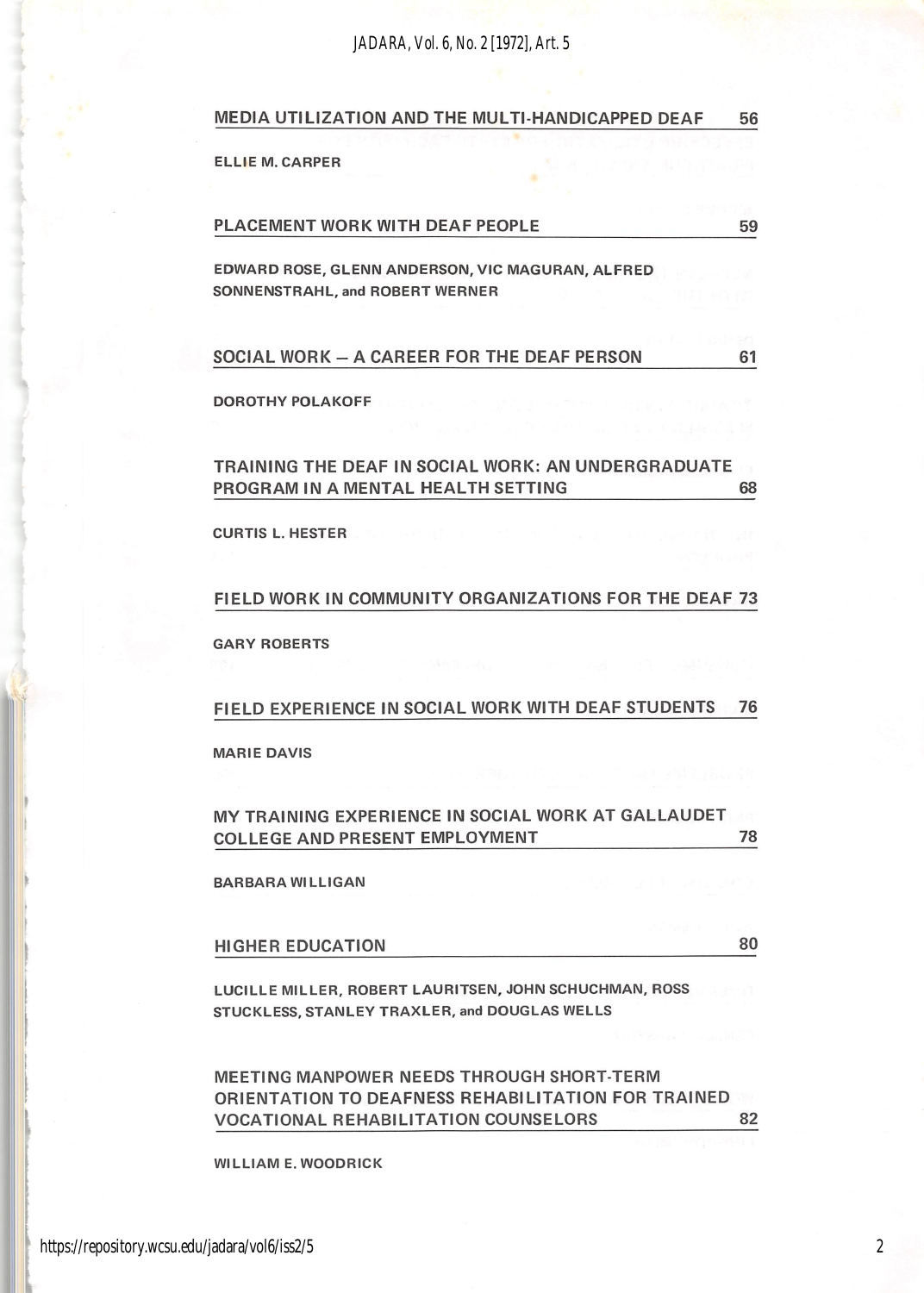| <b>PRACTICUM EXPERIENCE</b>                                                             | 90  |
|-----------------------------------------------------------------------------------------|-----|
| <b>JEROME D. SCHEIN</b>                                                                 |     |
|                                                                                         |     |
| NEEDS IN THE AREA OF SHORT-TERM TRAINING FOR WORK<br>WITH THE ADULT DEAF                | 93  |
| <b>DENNIS FAHEY</b>                                                                     |     |
| TRAINING IN DIAGNOSTICS AND EVALUATION FOR THE<br>SPECIALIST IN DEAFNESS REHABILITATION | 98  |
| <b>ELIA G. NICKOLOFF</b>                                                                |     |
| INVOLVING THE DEAF COMMUNITY IN THE TRAINING<br><b>PROCESS</b>                          | 101 |
| <b>RAY L. JONES</b>                                                                     |     |
| <b>CONSUMER FEEDBACK AND PROFESSIONAL GROWTH</b>                                        | 103 |
| <b>RICHARD WALKER</b>                                                                   |     |
| PROBLEMS THE DEAF CONSUMER MEETS                                                        | 106 |
| <b>BETTY HICKS</b>                                                                      |     |
| <b>CONSUMER FEEDBACK</b>                                                                | 109 |
| AL I. FINEMAN                                                                           |     |
| OVERVIEW ON PROBLEMS OF BLACK DEAF PEOPLE                                               | 114 |
| <b>ERNEST HAIRSTON</b>                                                                  |     |
| WORK STUDY PROGRAMS AND BLACK DEAF PEOPLE                                               | 116 |
|                                                                                         |     |

Published by WestCollections: digitalcommons@wcsu, 1972

3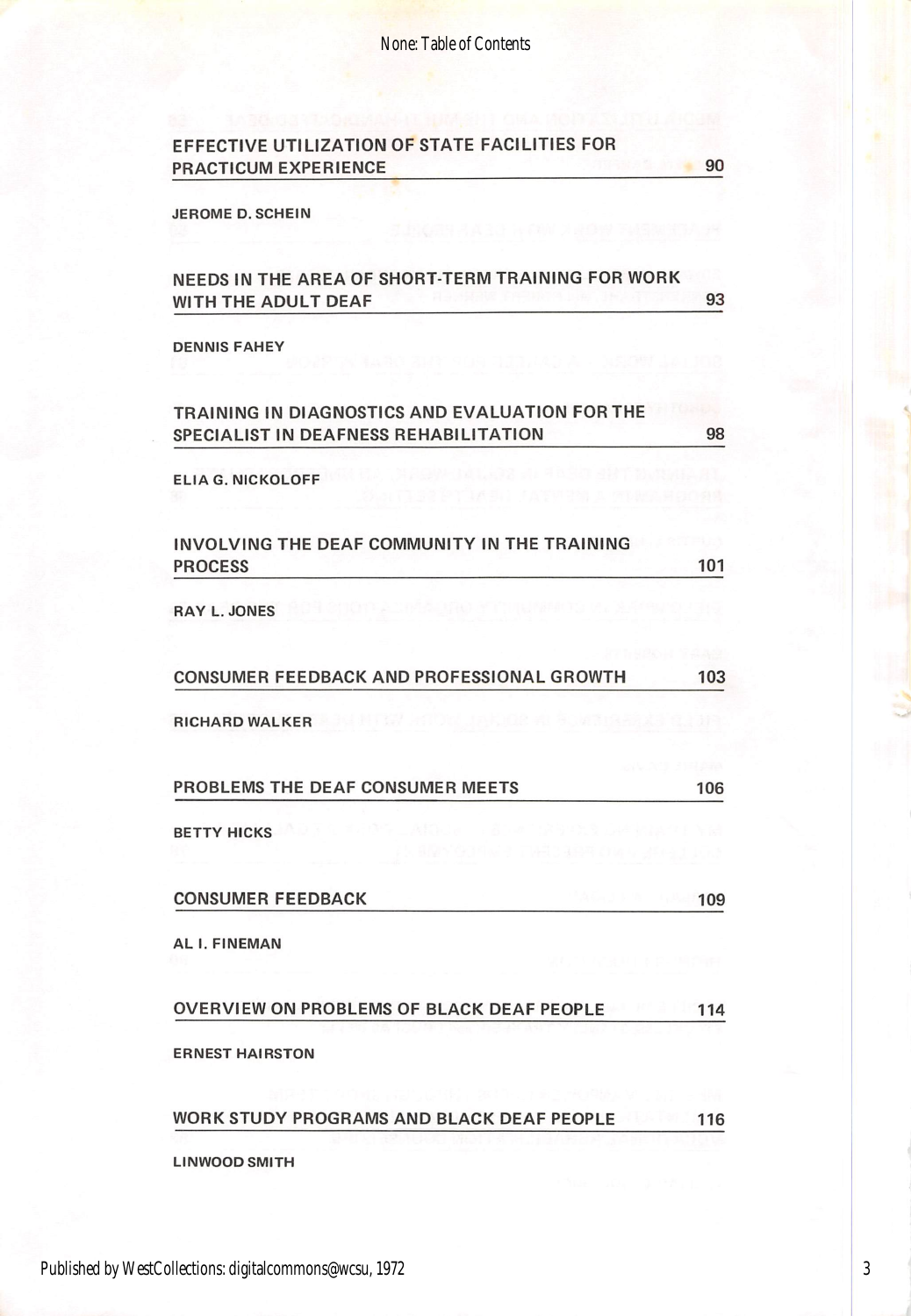*JADARA, Vol. 6, No. 2 [1972], Art. 5*

| ROLE OF THE PARAPROFESSIONAL IN INNER-CITY<br><b>SERVICES TO DEAF PERSONS</b> | 120 |
|-------------------------------------------------------------------------------|-----|
| <b>FRANK G. BOWE, JR.</b>                                                     |     |
| THE MAIN PROBLEM OF BLACK DEAF PEOPLE: EDUCATION                              | 123 |
| <b>JAMES MAGNESS</b>                                                          |     |
| VOCATIONAL REHABILITATION SERVICES AND THE BLACK<br>DEAF                      | 126 |
| <b>GLENN B. ANDERSON</b>                                                      |     |
| <b>AUDIOLOGICAL SERVICES FOR THE DEAF</b>                                     | 129 |
| <b>BETTY C. RITCHIE</b>                                                       |     |
| AUDIOLOGICAL ASSESSMENT OF HOSPITALIZED<br><b>SCHIZOPHRENIC PATIENTS</b>      | 134 |
| <b>MARY DOYLE RASTATTER</b>                                                   |     |
| PSYCHOLOGICAL INTERVIEWING WITH DEAF PERSONS                                  | 140 |
| BARBARA B. SACHS, ALLEN T. DITTMAN, and ALLEN E. SUSSMAN                      |     |
| MANPOWER NEEDS IN COUNSELING THE DEAF                                         | 156 |
| <b>NORMAN TULLY</b>                                                           |     |
| MANPOWER - THE CONSUMER VIEWPOINT                                             | 159 |
| <b>JACK LEVESQUE</b>                                                          |     |
| THE MANPOWER NEEDS OF THE DEAF                                                | 161 |
| <b>GENE STOCKTON</b>                                                          |     |

m.<br>2

4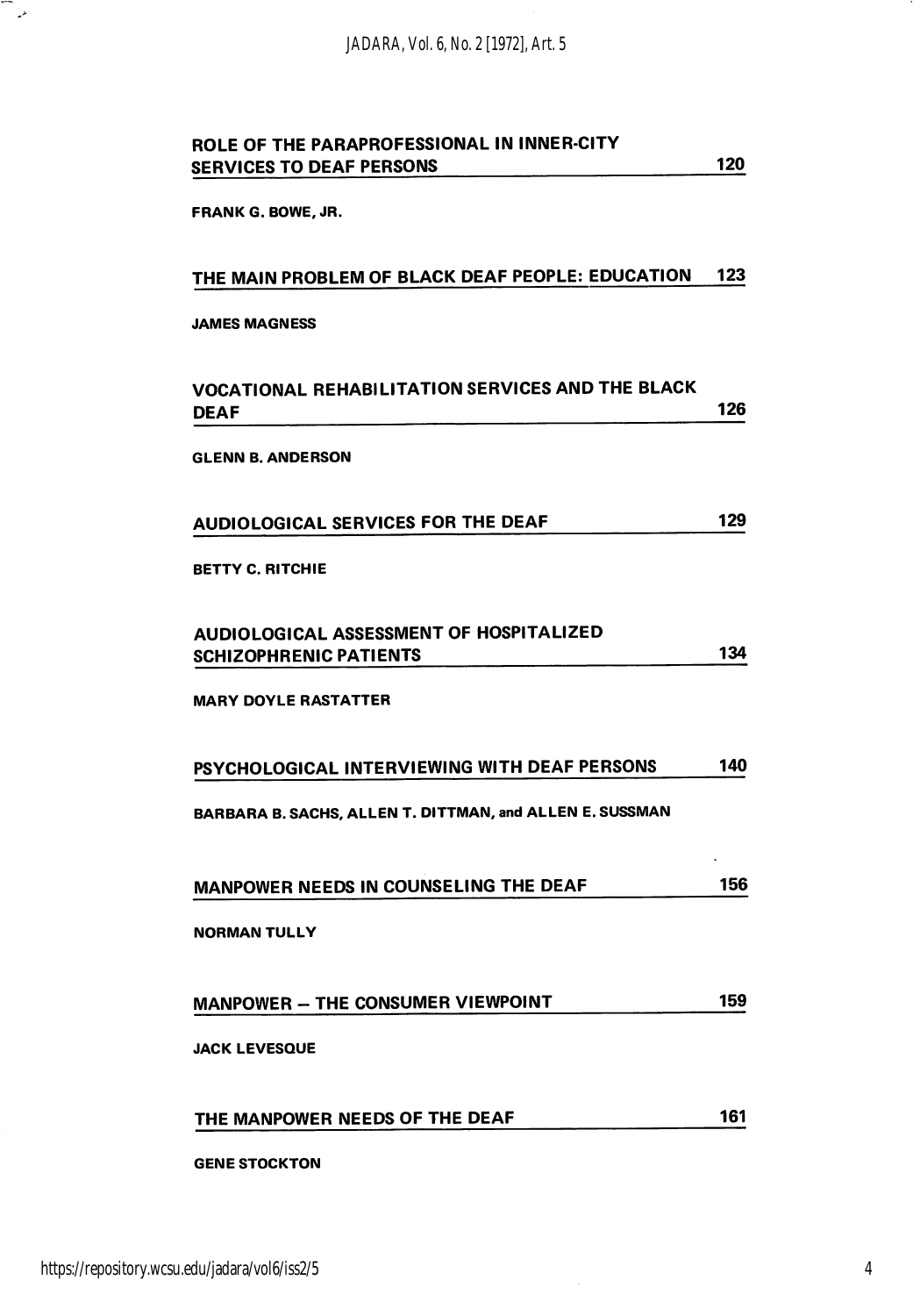| <b>MANPOWER</b>                                                        | 165 |
|------------------------------------------------------------------------|-----|
| <b>FRANCIS J. GATTAS</b>                                               |     |
|                                                                        |     |
| A SKETCH OF PROJECT DAWN (DEAF ADULTS WITH NEED)                       | 168 |
| <b>NANCY RARUS</b>                                                     |     |
|                                                                        |     |
| CONTINUING EDUCATION PROGRAM FOR DEAF ADULTS                           | 170 |
| GILBERT L. DELGADO                                                     |     |
|                                                                        |     |
| <b>ADULT EDUCATION FOR DEAF PEOPLE</b>                                 | 176 |
| <b>KELLY W. BOESEN</b>                                                 |     |
|                                                                        |     |
| A SEMINAR IN HUMAN REACTIONS FOR DEAF COLLEGE<br>STUDENTS              | 180 |
| LUTHER D. ROBINSON and JEAN MULROONEY                                  |     |
|                                                                        |     |
| MENTAL HEALTH CONSULTATION FOR DEAF PEOPLE                             | 184 |
| <b>DORIS LEE DICKENS</b>                                               |     |
|                                                                        |     |
| SHORT-TERM TRAINING INSTITUTES IN DEAFNESS AND<br><b>MENTAL HEALTH</b> |     |
|                                                                        | 187 |
| <b>THOMAS J. GOULDER</b>                                               |     |
| PRINCIPLES OF INTERPRETING FOR DEAF PEOPLE                             | 190 |
| <b>JEROME D. SCHEIN</b>                                                |     |
|                                                                        |     |
| <b>FACILITIES FOR THE DEAF</b>                                         | 194 |
| <b>EDGAR H. SHROYER</b>                                                |     |

5

í